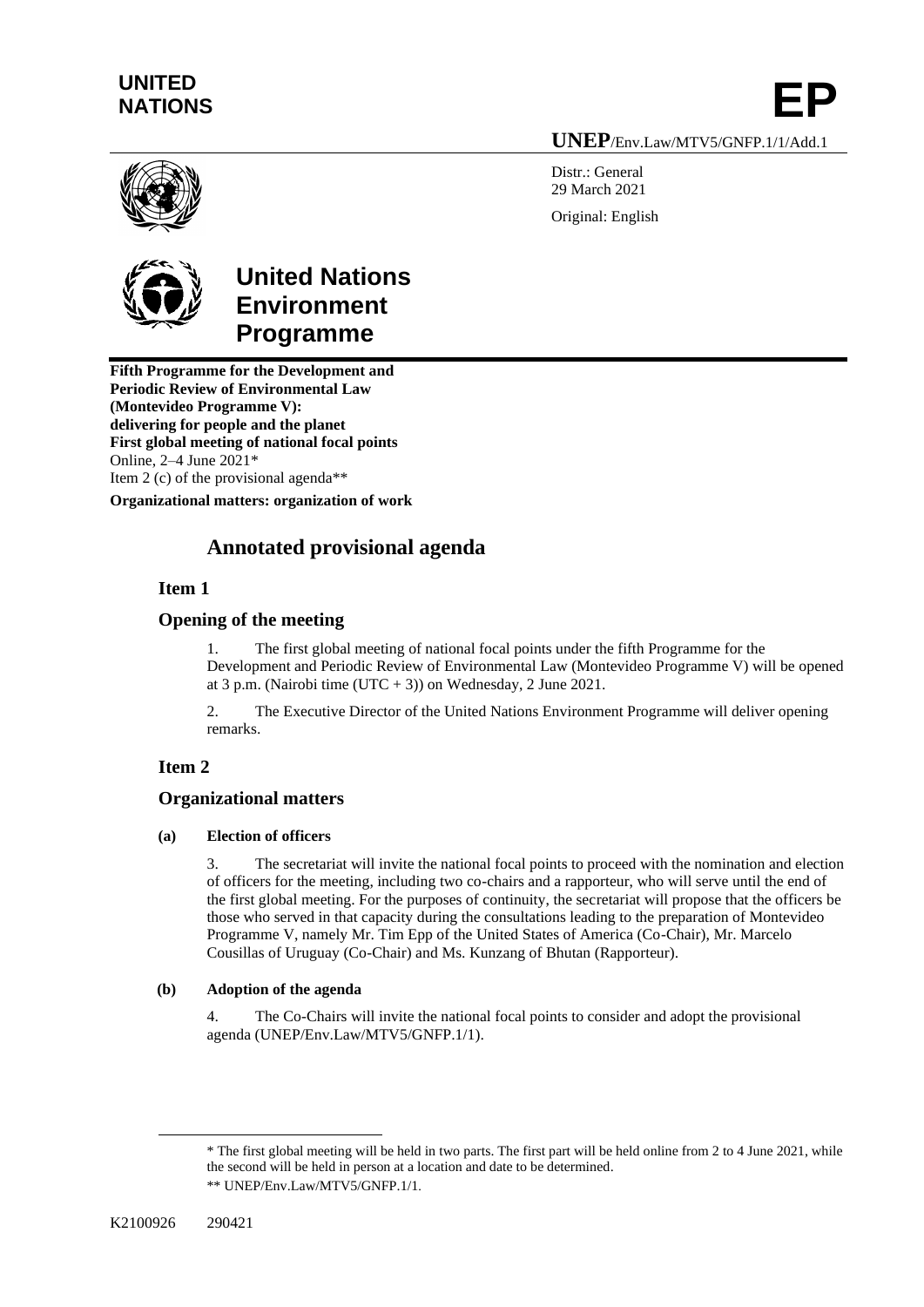### **(c) Organization of work**

5. In the light of the exceptional circumstances arising from the coronavirus disease (COVID-19) pandemic, the first global meeting will consist of two sessions. The first session will be held online from 2 to 4 June 2021. The second session will be held in person in 2022 at a location and date to be determined. At both sessions, the Co-Chairs will invite national focal points to consider the proposed organization of work as set out in annex I to the present document. The organization of work will be amended and reissued in advance of the in-person session. A list of documents produced to assist the focal points in their work is set out in annex II to the present document.

## **Item 3**

## **National focal points**

6. Paragraph 6 (a) (ix) of Montevideo Programme V requires the secretariat to maintain a current list of national focal points. At both the online and in-person sessions, the secretariat will present a note outlining the status of nominations of national focal points (UNEP/Env.Law/MTV5/GNFP.1/3).

## **Item 4**

## **Implementation of the fifth Programme for the Development and Periodic Review of Environmental Law**

#### **(a) Status of implementation, activities and funding**

7. Paragraph 6 (a) (x) of Montevideo Programme V requires the secretariat to report on the implementation, activities and funding of the Programme on a biennial basis. At both the online and in-person sessions of the first global meeting of national focal points, the secretariat will present a report outlining the status of implementation, activities and funding of the Programme (UNEP/Env.Law/MTV5/GNFP.1/2). The report will also include information on partnerships and stakeholder engagement (agenda item 5). At each session, national focal points will be invited to provide comments on the report to the secretariat.

#### **(b) Priority areas for implementation**

8. Paragraph 6 (b) (i) of Montevideo Programme V requires national focal points to identify priority areas for the implementation of the Programme. At the online session, the Co-Chairs will invite the secretariat to present a document on priority areas for implementation (UNEP/Env.Law/MTV5/GNFP.1/4). The document proposes priority areas for implementation and the modalities and mechanisms for supporting countries to implement the Programme. At the online session, national focal points will be invited to provide guidance on a limited number of focused and feasible initial priority areas for the implementation of the Programme, which will be reviewed at the resumed, in-person session of the meeting.

#### **(c) Emerging issues in environmental law**

9. Paragraph 4 (h) of Montevideo Programme V states that the Programme will encourage research, including studies and reports, on emerging environmental issues and on the relationship between environmental law and other, related legal fields. At the in-person session, national focal points and stakeholders will be invited to provide guidance on emerging issues in environmental law that warrant further research under the Programme.

## **Item 5**

### **Partnerships and stakeholder engagement**

10. Paragraph 4 (e) of Montevideo Programme V states that the Programme will support collaboration and the promotion of partnerships across the United Nations and with other relevant entities, including civil-society organizations, in the field of environmental law. Paragraph 5 (c) of the Programme stipulates that the Programme and its activities will be developed and implemented in cooperation, coordination or partnership with relevant stakeholders, as appropriate, promoting public participation. Paragraph 6 (a) (vi) of the Programme states that the secretariat will foster the active participation of relevant stakeholders in the implementation of the Programme, and paragraph 6 (d) states that academics and eminent experts in the field of environmental law, relevant civil-society organizations and the private sector may be invited to assist in the implementation mechanism of the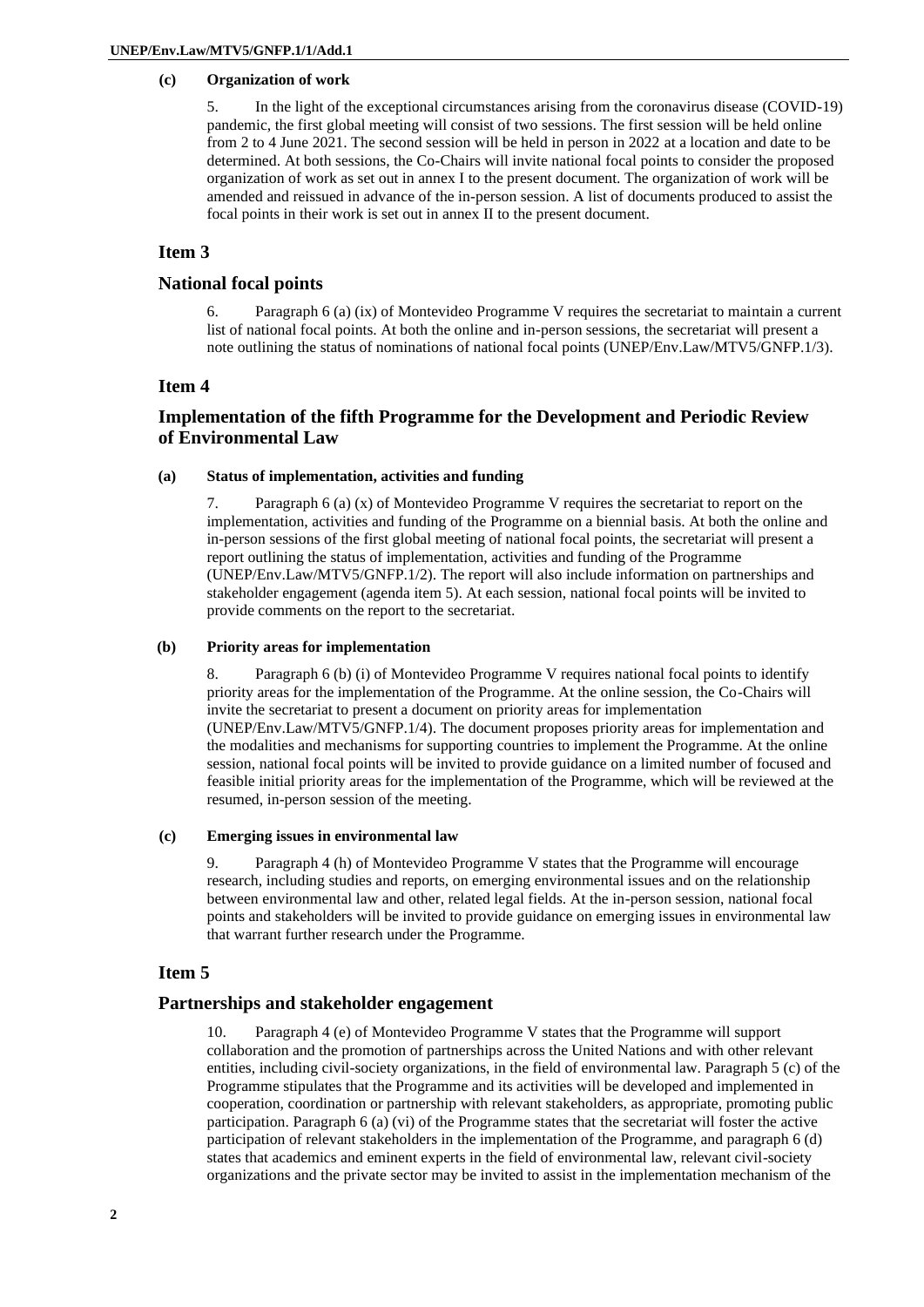Programme, as appropriate and feasible. At both the online and in-person sessions, national focal points and stakeholders will be invited to provide comments on arrangements for partnerships and stakeholder engagement for the implementation of Montevideo Programme V, as outlined in the report on the status of implementation, activities and funding of the Programme (UNEP/Env.Law/MTV5/GNFP.1/2).

## **Item 6**

### **Steering committee for implementation**

#### **(a) Designation of the steering committee for implementation**

11. Paragraph 6 (c) of Montevideo Programme V states, among other things, that the national focal points will, at their global meetings, designate a steering committee for implementation, composed of two to three representatives nominated from each United Nations region, ensuring gender balance to the extent possible. At the online session, the Co-Chairs will invite the national focal points to designate the steering committee for implementation to serve until the end of the second global meeting of national focal points.

#### **(b) Modalities of work for the steering committee for implementation**

12. Paragraph 6 (c) of Montevideo Programme V also states, among other things, that the secretariat will develop draft modalities of work for the steering committee for implementation to be presented at the first global meeting for consideration and adoption. At the online session, the Co-Chairs will invite the secretariat to present the draft modalities of work for the steering committee for implementation (UNEP/Env.Law/MTV5/GNFP.1/5) for consideration and adoption. Consideration of the modalities of work for the steering committee for implementation may continue at the in-person session if more time is needed.

## **Item 7**

#### **Date and venue of the second global meeting of national focal points**

13. At the in-person session, the Co-Chairs will invite the secretariat, under the guidance of the steering committee for implementation, to propose the dates and venue of the second global meeting of national focal points.

### **Item 8**

#### **Other matters**

14. The national focal points may wish to consider any other matters related to their work.

## **Item 9**

## **Adoption of the outcomes of the meeting**

15. At the online session, the Co-Chairs will present a summary of the meeting, which will be finalized by the Rapporteur with the assistance of the secretariat and circulated in writing to participants. A report of the online session of the meeting will also be prepared by the secretariat and circulated in writing to participants.

16. At the in-person session, the Co-Chairs will present a summary of the meeting, which will be finalized by the Rapporteur with the assistance of the secretariat and circulated in writing to participants. A report of the in-person session of the meeting will also be prepared by the secretariat and circulated in writing to participants.

## **Item 10**

#### **Closure of the meeting**

- 17. The Co-Chairs will adjourn the online session at 5 p.m. (Nairobi time (UTC + 3)).
- 18. The Co-Chairs will close the meeting at the conclusion of the resumed, in-person session.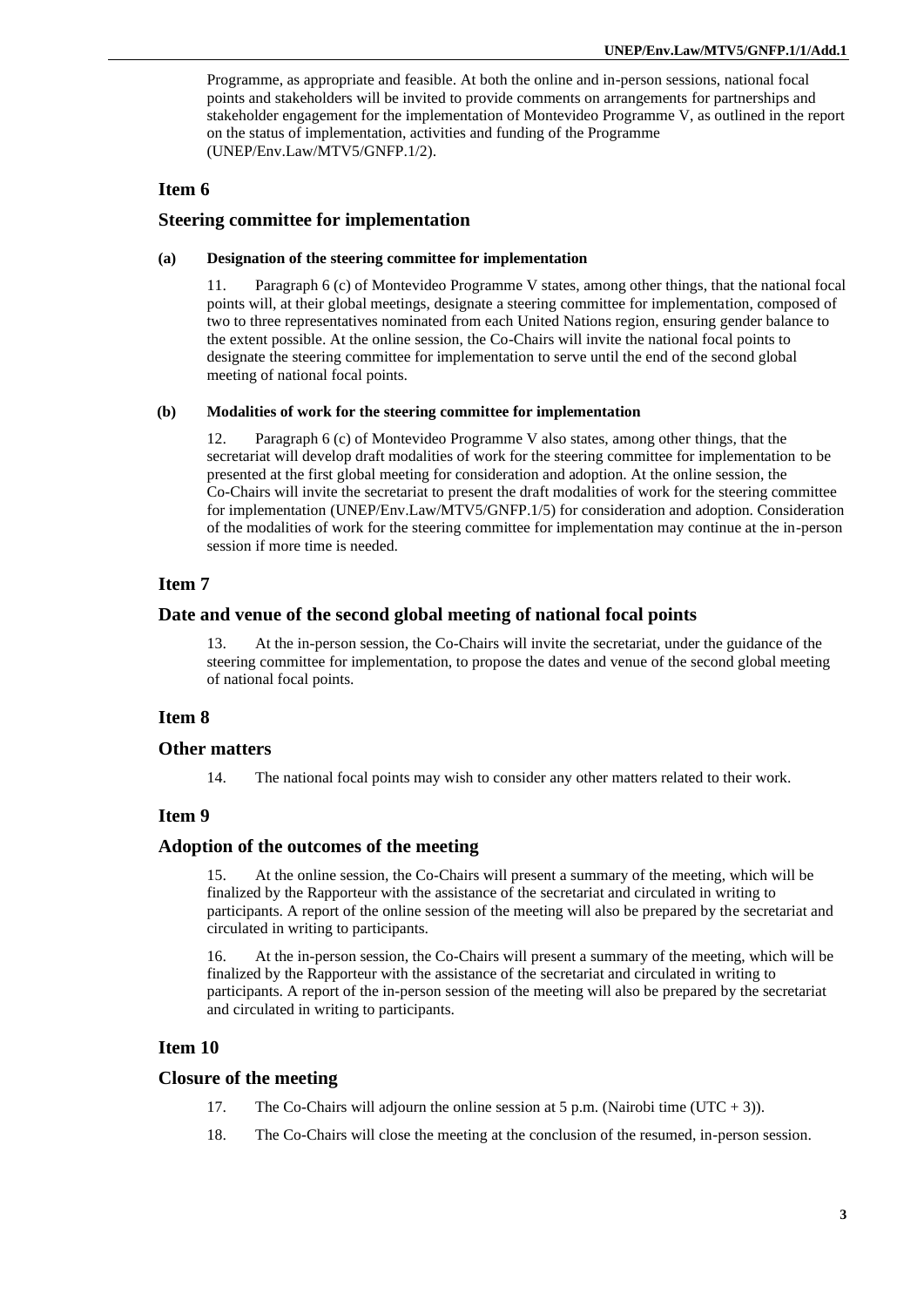# **Annex I**

# **Organization of work**

|                           | 2 June 2021                                                                           | 3 June 2021                                                       | 4 June 2021                                                                                  |
|---------------------------|---------------------------------------------------------------------------------------|-------------------------------------------------------------------|----------------------------------------------------------------------------------------------|
| Online session in 2021    | $(3 \text{ to } 5 \text{ p.m.})^{\text{a}}$                                           | (3 to 5 p.m.)                                                     | (3 to 5 p.m.)                                                                                |
|                           | Opening of the meeting<br>(agenda item 1)<br>Election of officers                     | Priority areas for<br>implementation<br>$(a$ genda item 4 $(b)$ ) | Designation of the<br>steering committee for<br>implementation<br>(agenda item 6(a))         |
|                           | (agenda item 2 (a))                                                                   | Partnerships and                                                  |                                                                                              |
|                           | Adoption of the agenda<br>and organization of work<br>(agenda items 2 (b) and<br>2(c) | stakeholder engagement<br>(agenda item 5)                         | Modalities of work for<br>the steering committee<br>for implementation<br>(agenda item 6(b)) |
|                           |                                                                                       |                                                                   | Other matters                                                                                |
|                           | National focal points                                                                 |                                                                   | (agenda item 8)                                                                              |
|                           | (agenda item 3)<br>Status of<br>implementation,                                       |                                                                   | Adoption of the<br>outcomes of the meeting<br>(agenda item 9)                                |
|                           | activities and funding                                                                |                                                                   |                                                                                              |
|                           | (agenda item 4 (a))                                                                   |                                                                   | Closure of the meeting<br>(agenda item 10)*                                                  |
|                           | Priority areas for<br>implementation                                                  |                                                                   |                                                                                              |
|                           | (agenda item 4 (b))                                                                   |                                                                   |                                                                                              |
| In-person session in 2022 | Day one (full day)                                                                    | Day two (full day)                                                | Day three (full day)                                                                         |
|                           | Opening of the meeting<br>(agenda item $1$ )*                                         | Priority areas for<br>implementation<br>(agenda item 4 (b))       | Partnerships and<br>stakeholder engagement<br>(agenda item 5)                                |
|                           | Organization of work<br>(agenda item 2 (c))                                           | Emerging issues in<br>environmental law                           | Date and venue of the<br>second global meeting of                                            |
|                           | National focal points<br>(agenda item 3)                                              | (agenda item $4(c)$ )                                             | national focal points<br>(agenda item 7)                                                     |
|                           |                                                                                       |                                                                   | Other matters                                                                                |
|                           | Status of<br>implementation,                                                          |                                                                   | (agenda item 8)                                                                              |
|                           | activities and funding                                                                |                                                                   |                                                                                              |
|                           | (agenda item 4(a))                                                                    |                                                                   | Adoption of the<br>outcomes of the meeting                                                   |
|                           |                                                                                       |                                                                   | (agenda item 9)                                                                              |
|                           | Priority areas for<br>implementation                                                  |                                                                   |                                                                                              |
|                           | (agenda item 4(b))                                                                    |                                                                   | Closure of the meeting<br>(agenda item 10)                                                   |

<sup>a</sup> All times are Nairobi time (UTC  $+3$ ).

\* The online session will be adjourned and the meeting will resume at the in-person session.